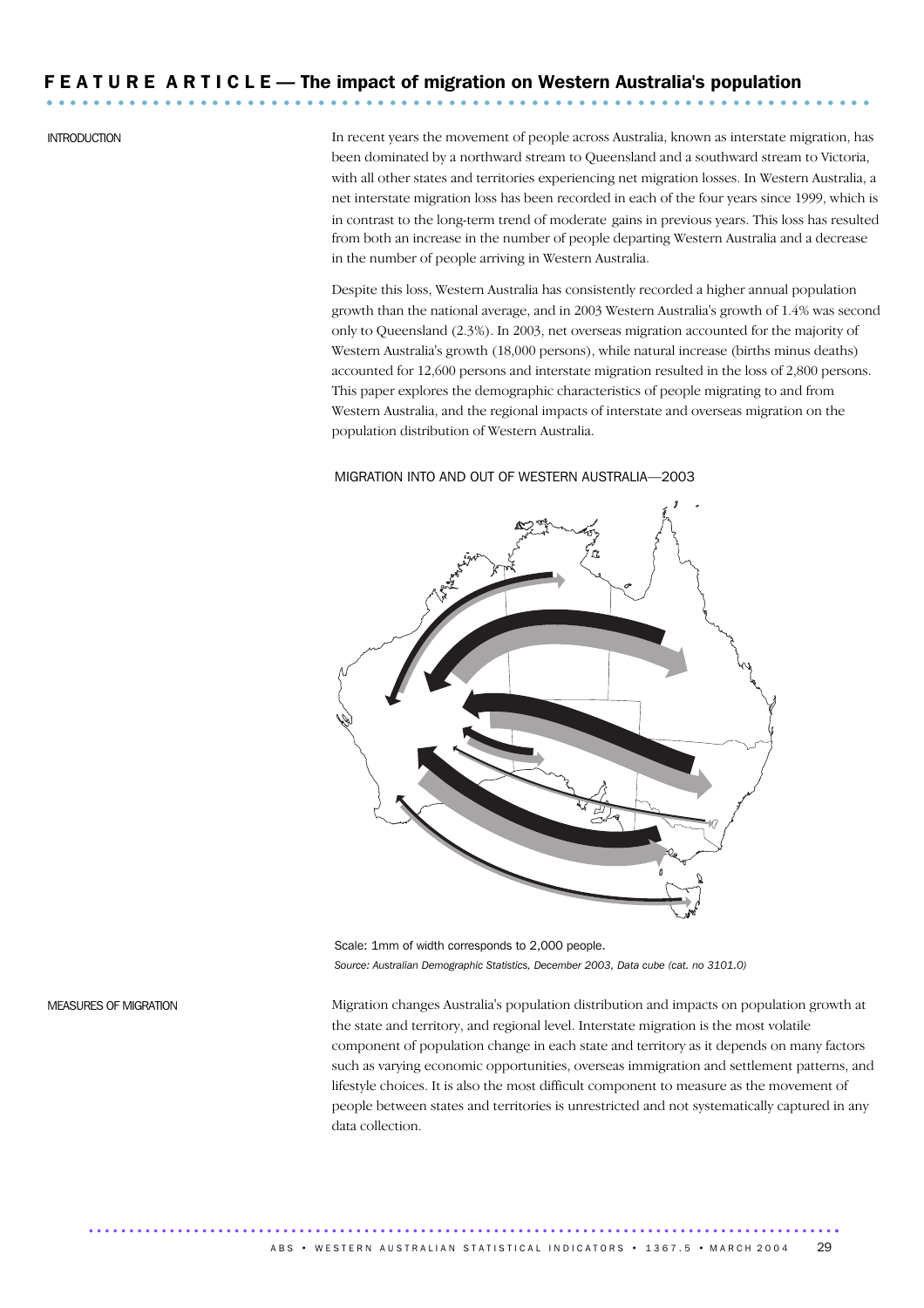TABLE 1: COMPONENTS OF POPULATION CHANGE(a)

|                          | Unit | 1998   | 1999   | 2000     | 2001     | 2002     | 2003    |
|--------------------------|------|--------|--------|----------|----------|----------|---------|
|                          |      |        |        |          |          |          |         |
| Natural increase(b)      | no.  | 13 715 | 14 509 | 13829    | 13 966   | 12809    | 12 573  |
| Net overseas migration   | no.  | 11 993 | 13 381 | 13 993   | 16 263   | 14 970   | 17964   |
| Net interstate migration | no.  | 3 227  | 296    | $-2.187$ | $-3,110$ | $-4.385$ | $-2810$ |
| Net population change    | no.  | 27 676 | 27 065 | 24 726   | 26 700   | 23 394   | 27 727  |
|                          |      |        |        |          |          |          |         |

(a) Year ending 30 June.

(b) Natural increase equals births minus deaths.

Source: *Australian Demographic Statistics* (cat. no. 3101.0).

MEASURES OF MIGRATION *continued* Quarterly and annual estimates of Australia's population are derived by adjusting the base population, provided by the five yearly Census of Population and Housing, with subsequent births and deaths, and overseas and interstate migration. There is no single data source available to provide reliable estimates of interstate migration.

> While the census collects the usual residence of people on census night and their usual residence one and five years previously, these figures are not available for intercensal years and census data provide no indication of the number of moves made by individuals in the intercensal period. However, 2001 census data indicate that almost 5% of the population aged 5 years and over had moved interstate since 1996.

> Since 1986, quarterly interstate migration estimates have been derived from Medicare change of address records, supplied by the Health Insurance Commission. Census data are used to adjust these estimates for under-reporting of males aged 16–29 years and females aged 18–24 years.

Overseas migration is collected from Incoming and Outgoing Passenger cards completed at Australian air and sea ports. Net overseas migration refers to the net permanent and long-term overseas migration, adjusted for changes in traveller duration intention and errors associated with multiple movements during long-term stays or absences.

INTERSTATE MIGRATION Western Australia's net interstate migration has fluctuated over the past 20 years, peaking at 9,400 in 1986 and declining to its largest net loss of 4,400 in 2001. Despite the longer term trend of moderate net interstate gains, Western Australia has, over the past four years, experienced a net loss in interstate migration. Net interstate migration losses were also recorded during 1991, 1992 and 1993, although not of the same magnitude as in the past four years. After 1993, net interstate migration increased to 5,100 in 1995 before again declining to a loss of 4,200 in 2002. In 2003, this loss had reduced to 2,800 people.



*Source: Migration, Australia (cat. no. 3142.0)*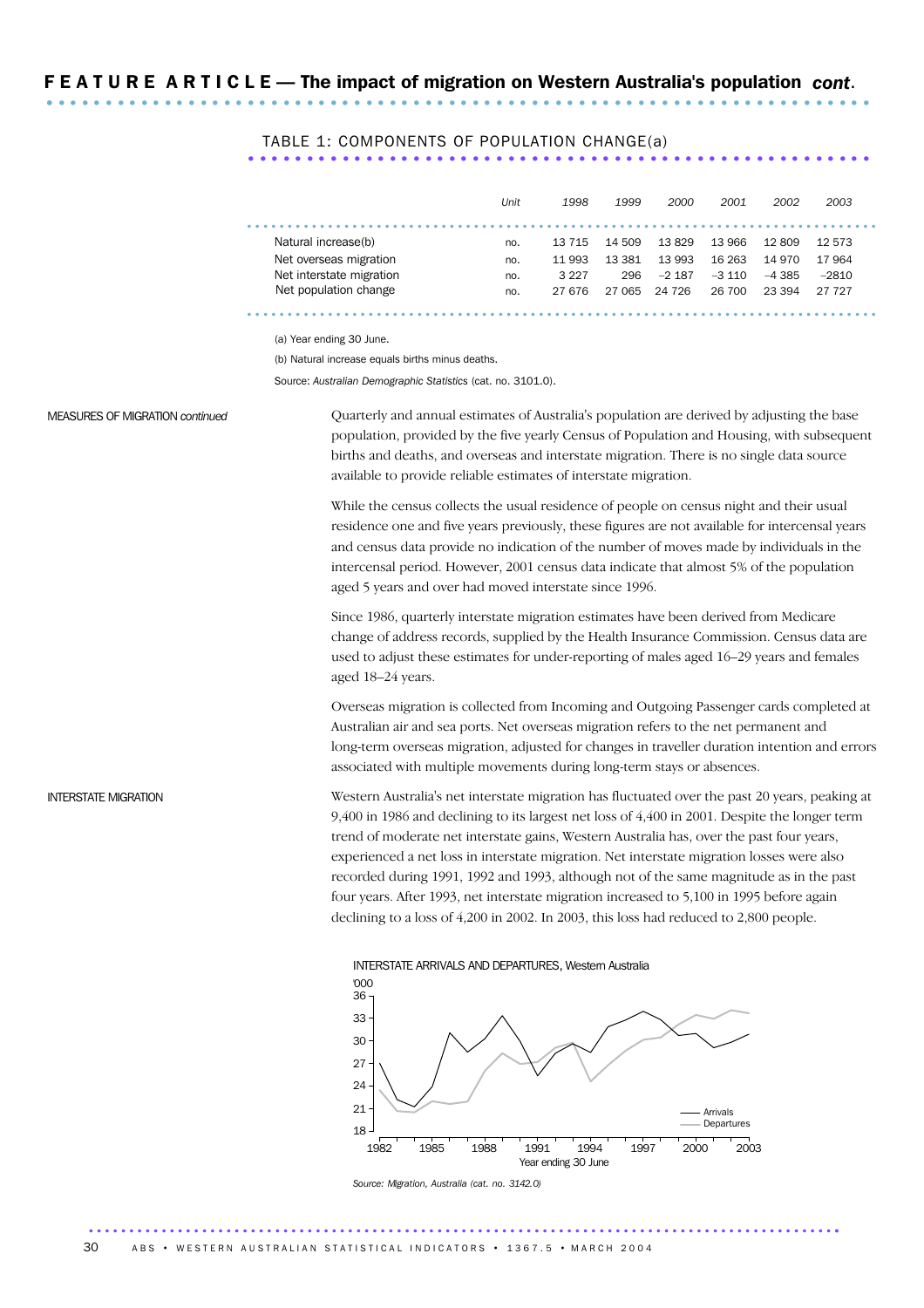INTERSTATE ARRIVALS AND DEPARTURES BY STATE AND TERRITORY

Despite fluctuations between years, the number of people departing Western Australia has steadily increased over the past 16 years, reaching 33,700 during 2003. In 2003, people were most likely to move to Queensland (27%), Victoria (25%) and New South Wales (23%) and least likely to move to the Australian Capital Territory (3%) and Tasmania (5%).

The number of people moving to Western Australia reached 34,700 in 1997. Since 1989, more people have moved to Western Australia from New South Wales than any other state or territory. In 2003, most arrivals to Western Australia came from New South Wales (27%), Victoria (24%) and Queensland (22%), lesser numbers came from the Australian Capital Territory (3%) and Tasmania (5%).



ARRIVALS TO AND DEPARTURES FROM, WESTERN AUSTRALIA—2002–03

*Source: Australian Demographic Statistics, December 2003, (cat. no. 3101.0)*

CHARACTERISTICS OF INTERSTATE MOVERS

Sex The proportion of males and females migrating interstate has remained fairly stable over the past 16 years. The proportion of people departing Western Australia who were male, peaked at 55% in the period 1989 to 1991 and declined to 51% from 2002 onwards. Similarly, males accounted for 54% of all arrivals to Western Australia in 1987. This proportion declined to 51% in 2003.

Age Estimates of interstate migration have only been available by age since 1998. Since this time, interstate migration in the 25–64 year age group has made up 56% of departures and arrivals, followed by children (0–14 years) and young people (15–24 years) which have both averaged 21% of departures and arrivals over the same period.

Region In the 2001 census there were notable differences in the interstate movements (in the previous 12 months) between people from Perth and the balance of the state. Those departing from Perth were most likely to move to Victoria (29%), followed by New South Wales (28%) and Queensland (21%), while those departing from the balance of the state were most likely to move to Queensland (30%), followed by New South Wales (22%) and Victoria (18%). For those people moving to Perth they were most likely to move from New South Wales (31%), Victoria (24%) and Queensland (19%). As with people moving from the balance of State, people arriving into the balance of Western Australia were mostly likely to come from Queensland (28%), New South Wales (21%) and Victoria (17%).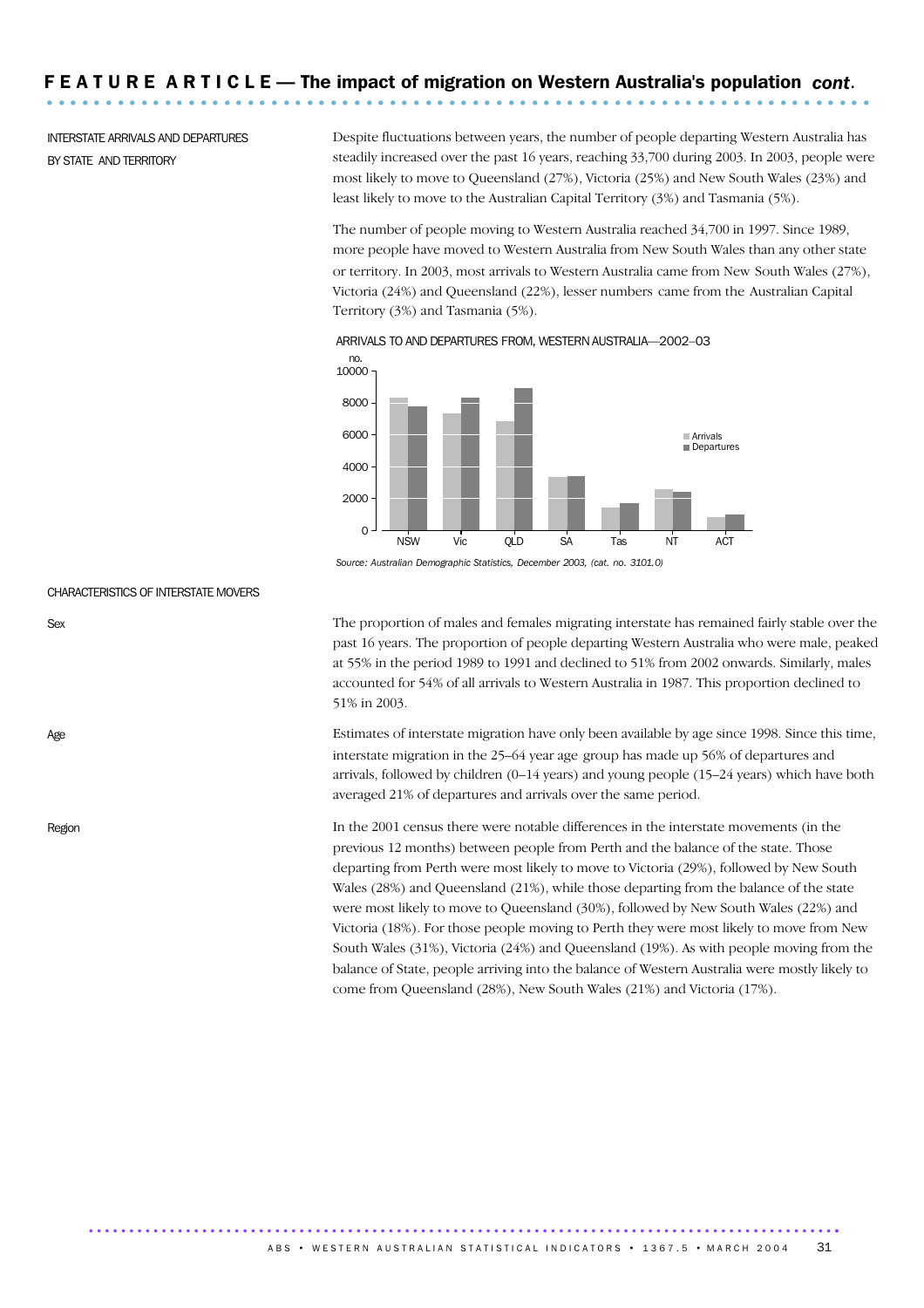

INTERSTATE DEPARTURES FROM WESTERN AUSTRALIA—2001, State or Territory of Destination



*Source: ABS data available on requst, 2001 Census of Population and Housing.*

Employment status The interstate arrivals and departures from Western Australia have shown a fairly similar pattern in terms of employment status. The number of people arriving in Western Australia who were employees has decreased slightly between 1996 and 2001 from 58% of all arrivals to 56%. Similarly, the percentage of arrivals who were unemployed has also dropped between 1996 and 2001 (13% and 11% respectively). This has been matched by a small increase in the percentage of persons arriving who were not in the labour force, 26% in 1996 and 28% in 2001. In terms of departures, there is very little difference in the percentages between 1996 and 2001. The largest difference was in the percentage of unemployed persons departing, 14% in 1996 compared with 12% in 2001.



(a) Includes employers, own account workers, contributing family workers and persons whose employment status was not stated.

*Source: ABS data available on request, 2001 Census of Population and Housing.*

INTERSTATE DEPARTURES FROM WESTERN AUSTRALIA, Employment Status



(a) Includes employers, own account workers, contributing family workers and persons whose employment status was not stated. *Source: ABS data available on request, 2001 Census of Population and Housing.*

Industry Comparisons of net migration data from the 1996 and 2001 censuses show that there are some marked differences across industries. In 1996, with the exception of the Finance and Insurance and Culture and Recreation industries, all industries had positive net migration. However, in 2001 this trend has been reversed with almost all industries showing a net loss of migrants out of Western Australia. The Mining industry was the only industry which still had a large net migration into Western Australia, although this had dropped significantly since 1996. The only other industries to show small net gains in 2001 were Construction and Health and Community Services. The largest turnarounds, in terms of net migration, between 1996 and 2001 were in the Property and Business Services, Manufacturing and Government Administration industries.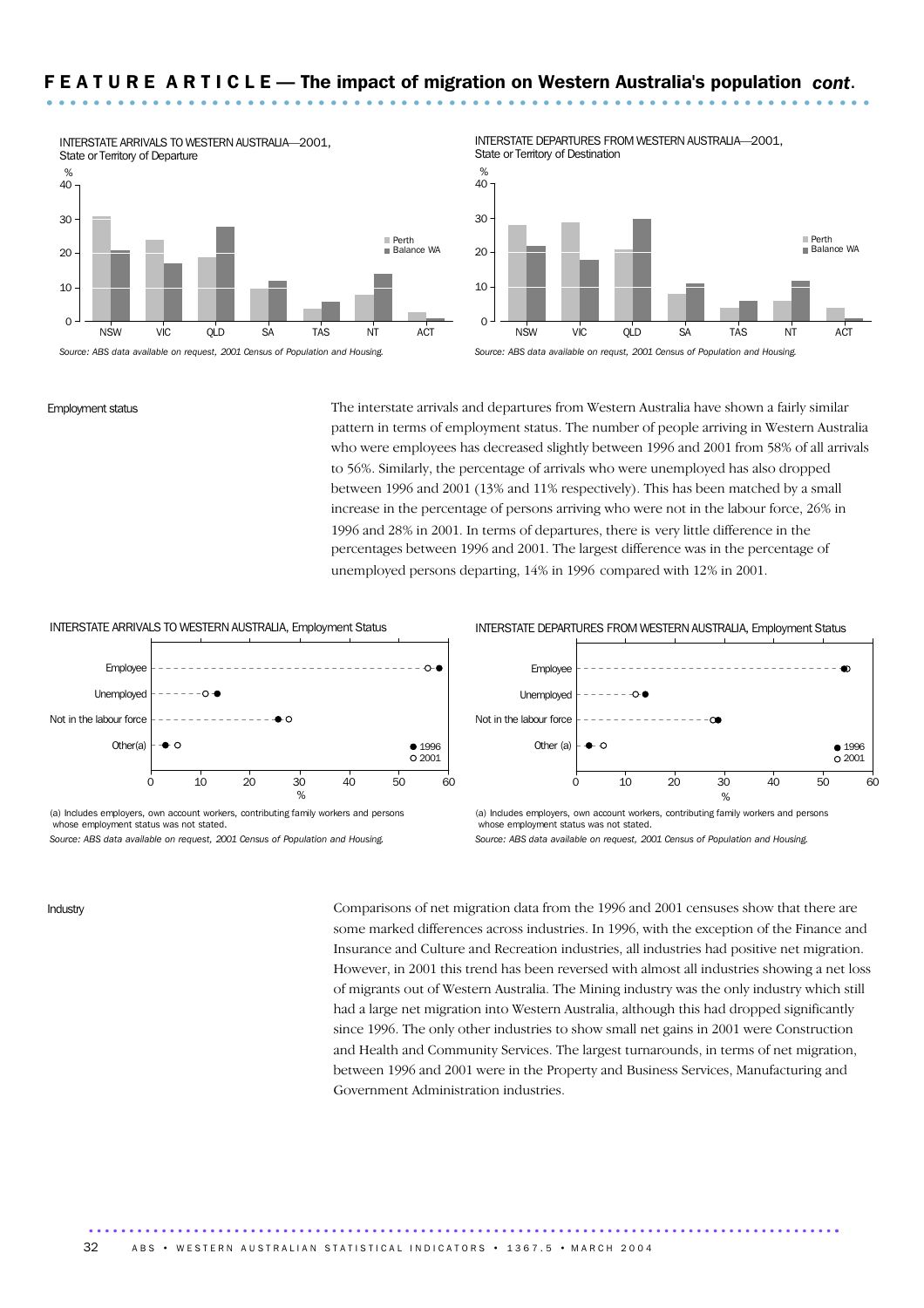

NET INTERSTATE MIGRATION, Employed Persons by Selected Industries

*Source: ABS data available on request, 2001 Census of Population and Housing.*

Occupation In 1996, Western Australia experienced a net gain across all the occupation groups. In 2001, this trend was reversed with all occupations, with the exceptions of Intermediate Production and Transport and Advanced Clerical and Service workers, showing a net loss of migrants out of Western Australia. The largest net loss was experienced in the Professional occupation group. This occupation group experienced a net gain of 370 persons in 1996 and a net loss of 470 persons in 2001. Tradespersons and Related Workers, which had the largest net gain in 1996 (730 persons), had one of the smaller net losses in 2001 (110 persons).

### NET INTERSTATE MIGRATION, Employed Persons by Selected Occupations



*Source: ABS data available on request, 2001 Census of Population and Housing.*

OVERSEAS MIGRATION Western Australia's net overseas migration has fluctuated widely over the past 20 years, rising from 4,300 (9% of Australia's net overseas migration) in 1984 to 20,800 (14% of Australia's net overseas migration) in 1988 then falling to 17,300 in 2002. Arrivals ranged from 16,000 in 1984 to 36,100 in 2001, while departures ranged from 9,400 in 1986 to 21,300 in 2002.

### OVERSEAS MIGRATION, WESTERN AUSTRALIA



*Source: Migration, Australia (cat. no. 3142.0)*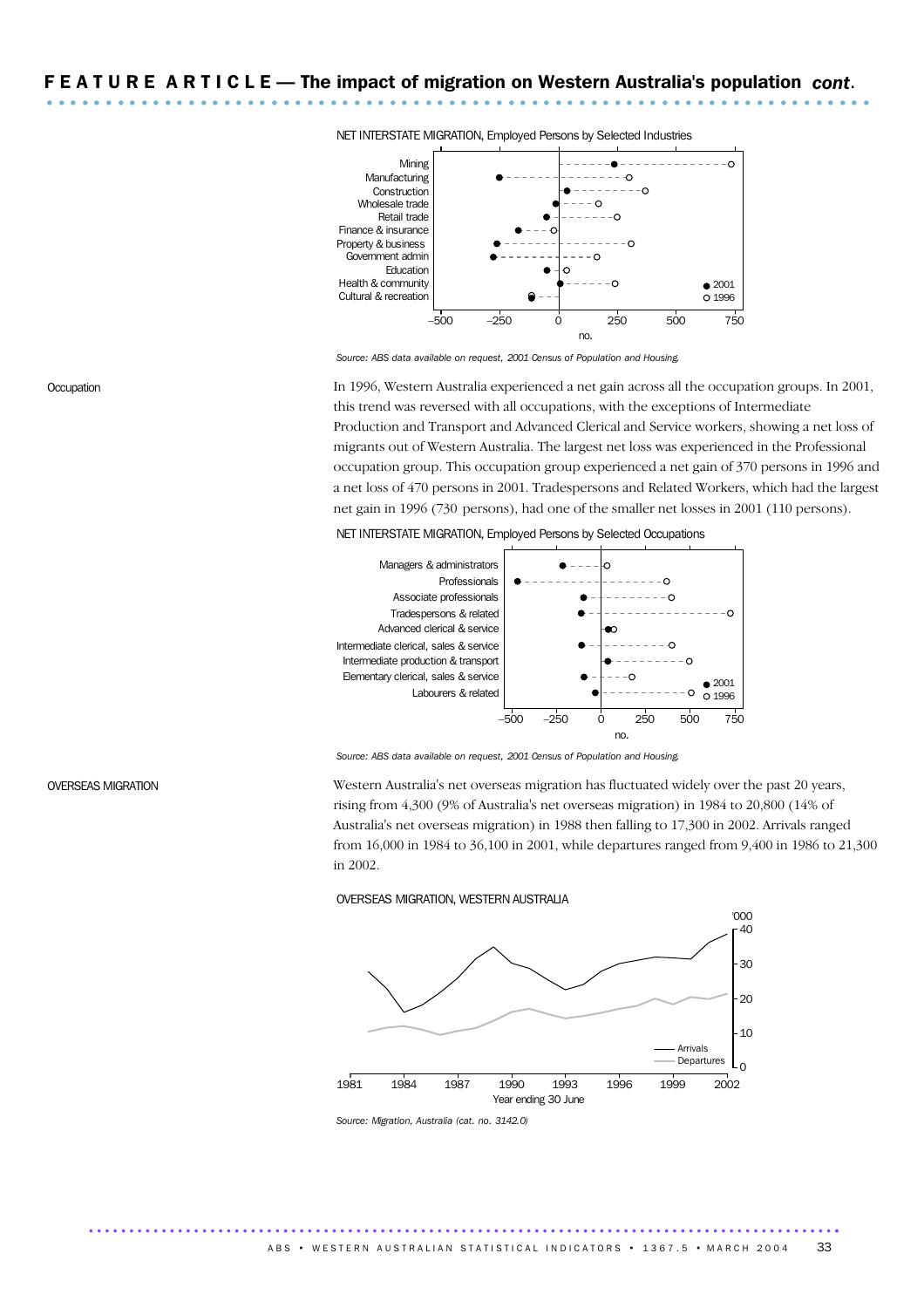### CHARACTERISTICS OF OVERSEAS SETTLERS

Industry In both the 1996 and 2001 censuses, people who had arrived in Western Australia from overseas during the previous 5 years were most likely to be employed within the Manufacturing, Property and Business Services, Retail Trade and Health and Community Services industries. Between 1996 and 2001, the Property and Business Services industry showed the largest increase (39%). In contrast employment within the Cultural and Recreational Services industry decreased 12% for overseas migrants.

### OVERSEAS MIGRANTS, Employed Persons by Selected Industries



*Source: ABS data available on request, 1996 and 2001 Censuses of Population and Housing.*

Occupation In both the 1996 and 2001 censuses, people who had arrived in Western Australia from overseas during the previous 5 years were most likely to be employed within the Professional occupation group. Between 1996 and 2001, this group showed the largest increase in the number of overseas migrants (30%). In contrast, the number of Tradespersons and Related Workers and Advanced Clerical and Service Workers decreased by 7% and 6% respectively.

### OVERSEAS MIGRANTS, Employed Persons by Occupation



*Source: ABS data available on request, 1996 and 2001 Censuses of Population and Housing.*

TYPE OF OVERSEAS SETTLERS The Department of Immigration, Multicultural and Indigenous Affairs collects information regarding the migration stream of settlers to Australia. In the year ending 30 June 2000, 11,500 persons had settled in Western Australia from overseas. The majority of these settlers (8,400 persons or 73%) arrived as part of the migration program; with skill migration comprising 6,500 persons (57%) and 1,900 (16%) under the family migration program. The humanitarian program accounted for 850 persons (7%) of all overseas migrants. The non program migration category accounted for 20% of all overseas migrants and New Zealanders comprised the vast majority (2,200 persons or 96%) who arrived under this category.

> Table 2 shows the occupations which had the largest number of people entering Western Australia through the Skill Migration Program. The Managers and Administrators and Professional occupation groups had the largest numbers of people.